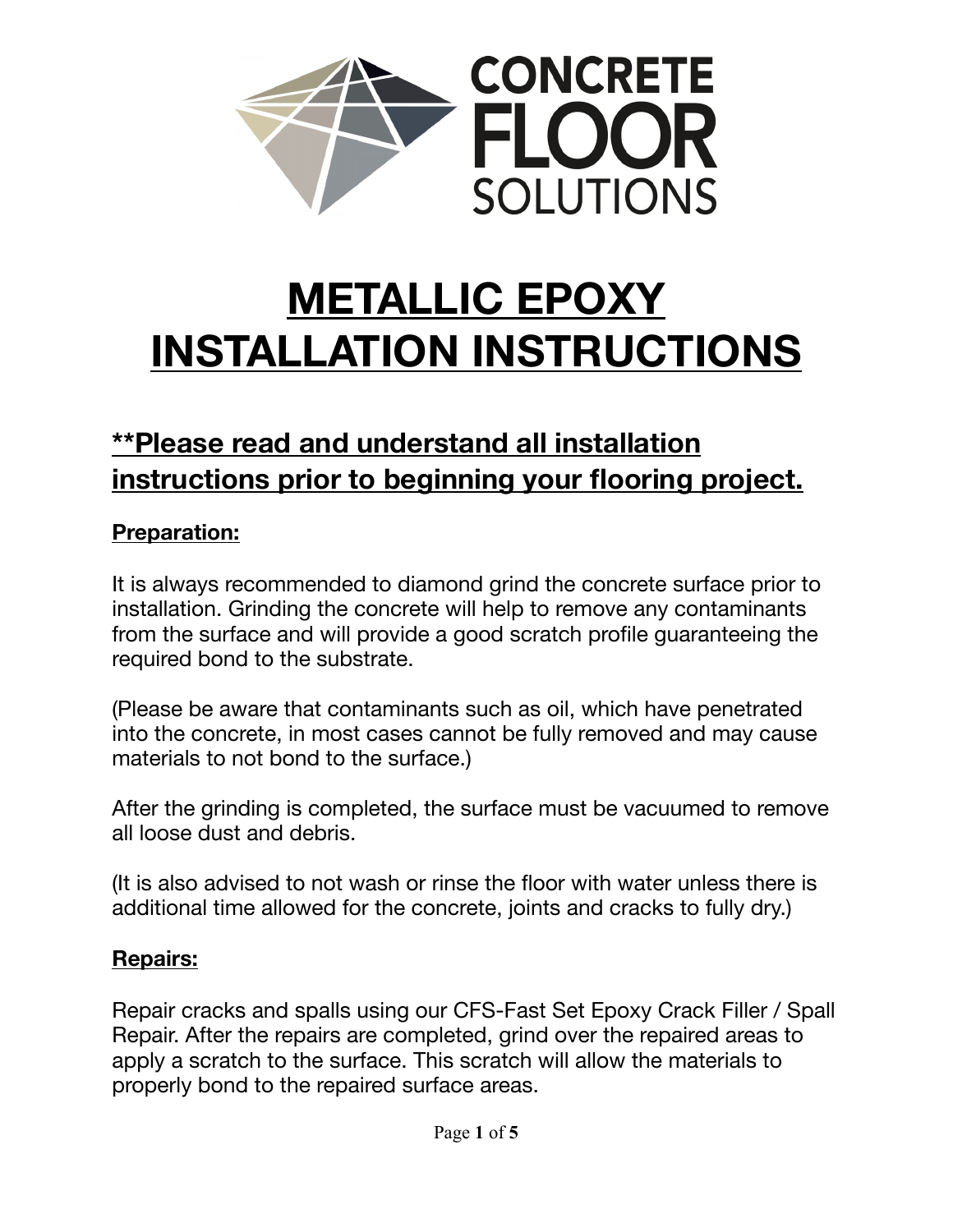

#### **Mixing The Epoxies:**

It is advised to always mix epoxies in the complete batches as received. Epoxies must always be mixed to the correct ratio as stated on the label. If this step is not followed, you'll risk having the epoxies not fully cure.

To properly mix the epoxies it is advised that you use a slow speed drill with a minimum 3" mixing paddle. During the mixing process, and with the drill on slow speed, move the mixing paddle around the edges of the bucket to ensure that all of the material gets mixed properly. Mixing time is +/- 2 minutes with a mixing paddle to insure proper mix.

It is critical to review and understand the **POT LIFE / CURE SCHEDULE** prior to mixing and working with any of these materials. Most epoxies cannot be mixed and left in the bucket for any length of time.

#### **(READ EACH MATERIALS TECHNICAL DATA AND SAFETY DATA SHEETS PRIOR TO INSTALLATION)**

#### **Installation:**

A critical step when applying epoxies is to ensure the proper coverage rates are followed. This is especially important when utilizing multiple flooring kits on larger flooring projects. It is advised that a mark/note is made, prior to installation, to show how much floor each mix should cover. This will ensure the epoxy is being put down at the correct rate.

# **(1) Epoxy Primer Application (CFS-Low Viscosity Primer):**

Primers are designed to penetrate into the surface of the concrete. This step will create a bonded surface which will allow for the proper application of the metallic epoxy coat.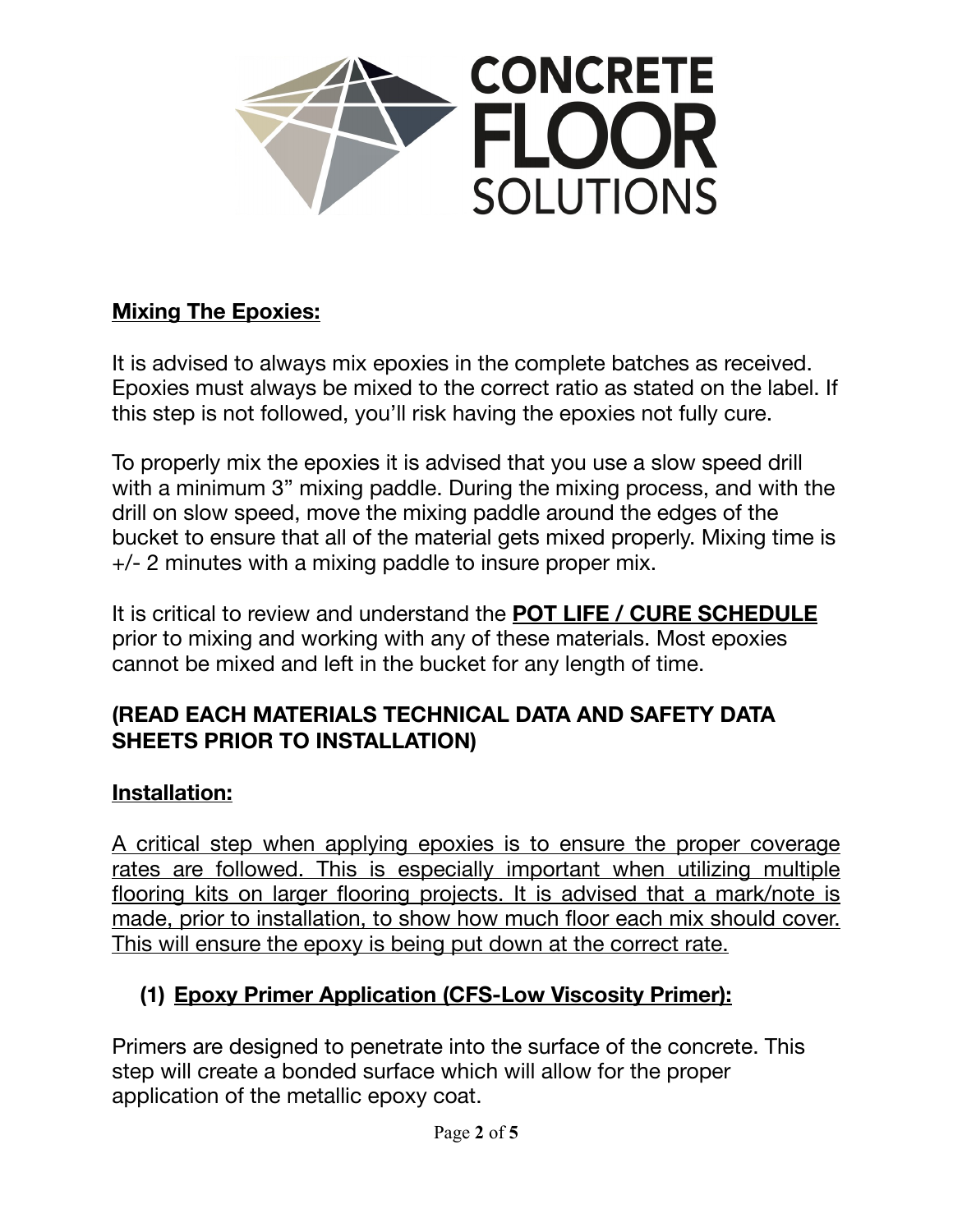

It is recommended to wear spiked shoes during the application steps. Spike shoes will allow the installer(s) to work the entire area of the floor where the epoxy has been poured, squeegeed or back rolled. Always take caution when wearing and walking in spike shoes. Do not drag spikes while walking as this may leave marks in the finished floor.

Begin by pouring the properly mixed epoxy primer across the floor in 4"-6" wide ribbons. The ribbons should be poured paralleled to each other leaving approximately three feet between each ribbon pour. You have approximately 20 minutes before the epoxy will begin to set in the bucket. The working time is extended once the mixed material is poured onto the floor.

Next, using a squeegee, push the epoxy primer puddle while moving parallel with the ribbon pour to uniformly covering the floor. A 6" roller and 2" brush can be used to address edges and corners.

Finally, back roll the epoxy primer perpendicular to the direction it was squeegeed. It is recommended to use a 1/4" nap 18" "Epoxy Glide" roller cover.

Allow material to harden +/- 16 hours but not more than 30 hours before applying the next coat.

# **(2) Pigment / Build Coat Application (CFS-Clear Metallic Epoxy):**

It is recommended to wear spiked shoes during the application steps. Spike shoes will allow the installer(s) to work the entire area of the floor where the epoxy has been poured, squeegeed or back rolled. Always take caution when wearing and walking in spike shoes. Do not drag spikes while walking as this may leave marks in the finished floor.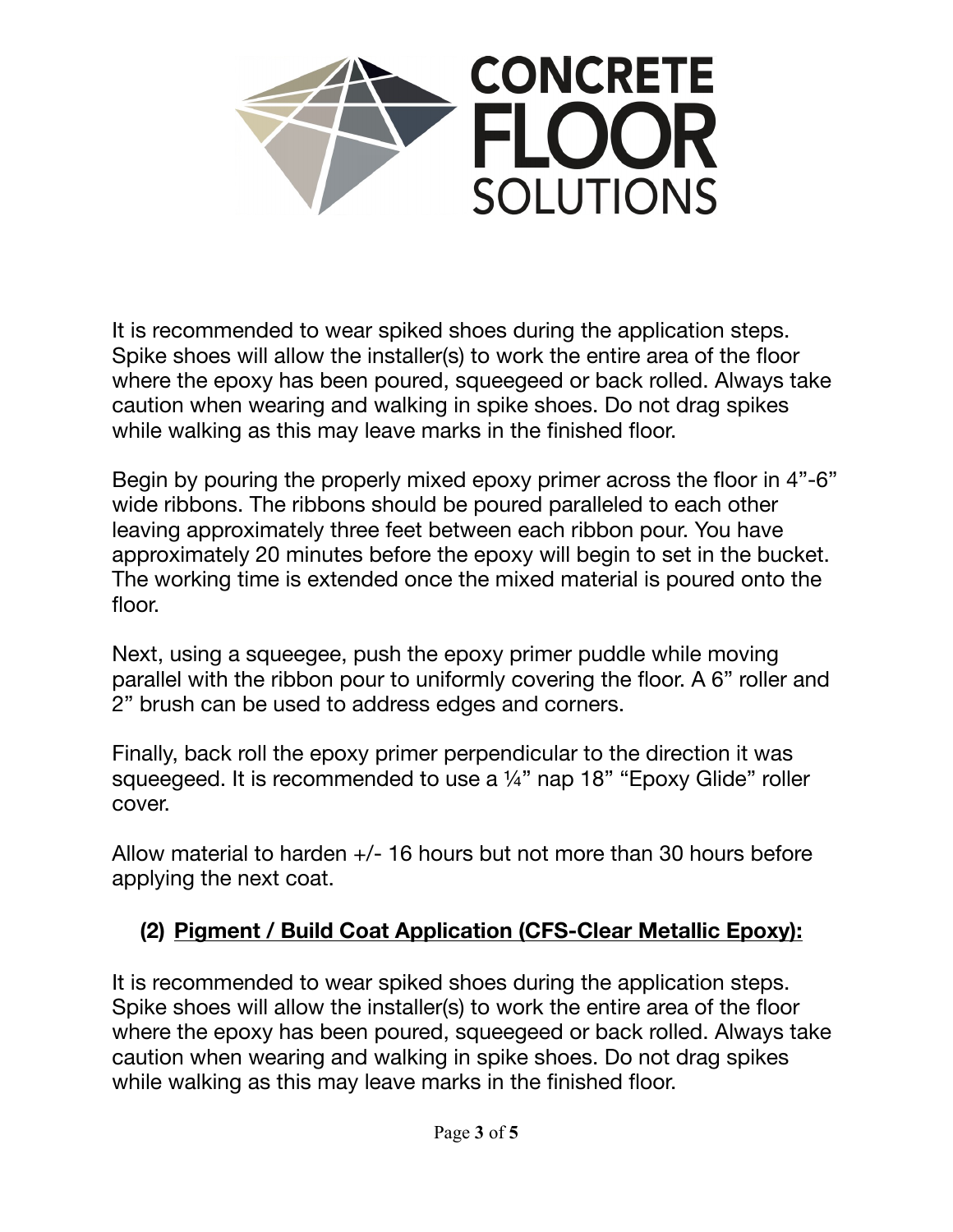

Begin by pouring the properly mixed metallic epoxy across the floor in

8"-12" wide ribbons. The ribbons should be poured paralleled to each other leaving approximately two feet between each ribbon pour. You have approximately 20 minutes before the epoxy will begin to set in the bucket. The working time is extended once the mixed material is poured onto the floor.

(This needs to be a heavy coat and be applied at approximately 100 sq. ft per gallon.)

Next, using a squeegee, very gently push the epoxy top coat puddle while moving parallel with the ribbon pour to uniformly covering the floor. Please remember, this needs to be a heavy coat. DO NOT add down pressure to the squeegee. A 6" roller and 2" brush can be used to address edges and corners.

Additional accent colors can be added at this step. Pour properly mixed accent color metallic epoxy on the floor in the desired pattern. Next, use a squeegee to very gently push the accent color metallic epoxy to achieve the desired look. Please remember, this needs to be a heavy coat. DO NOT add down pressure to the squeegee.

Finally, lightly back roll the metallic epoxy perpendicular to the direction it was squeeqeed. It is recommended to use a 1/4" nap 18" "Epoxy Glide" roller cover. Allow to cure at least 24-hours before applying topcoat.

#### **(3) Optional Urethane Top Coat (CFS-High Performance Urethane):**

To help prevent scratching, it is highly recommended that a urethane topcoat is applied on top of the metallic coating.

Begin by lightly sanding the metallic epoxy coating to remove any visible defects and prepare the surface before applying urethane topcoat. A light